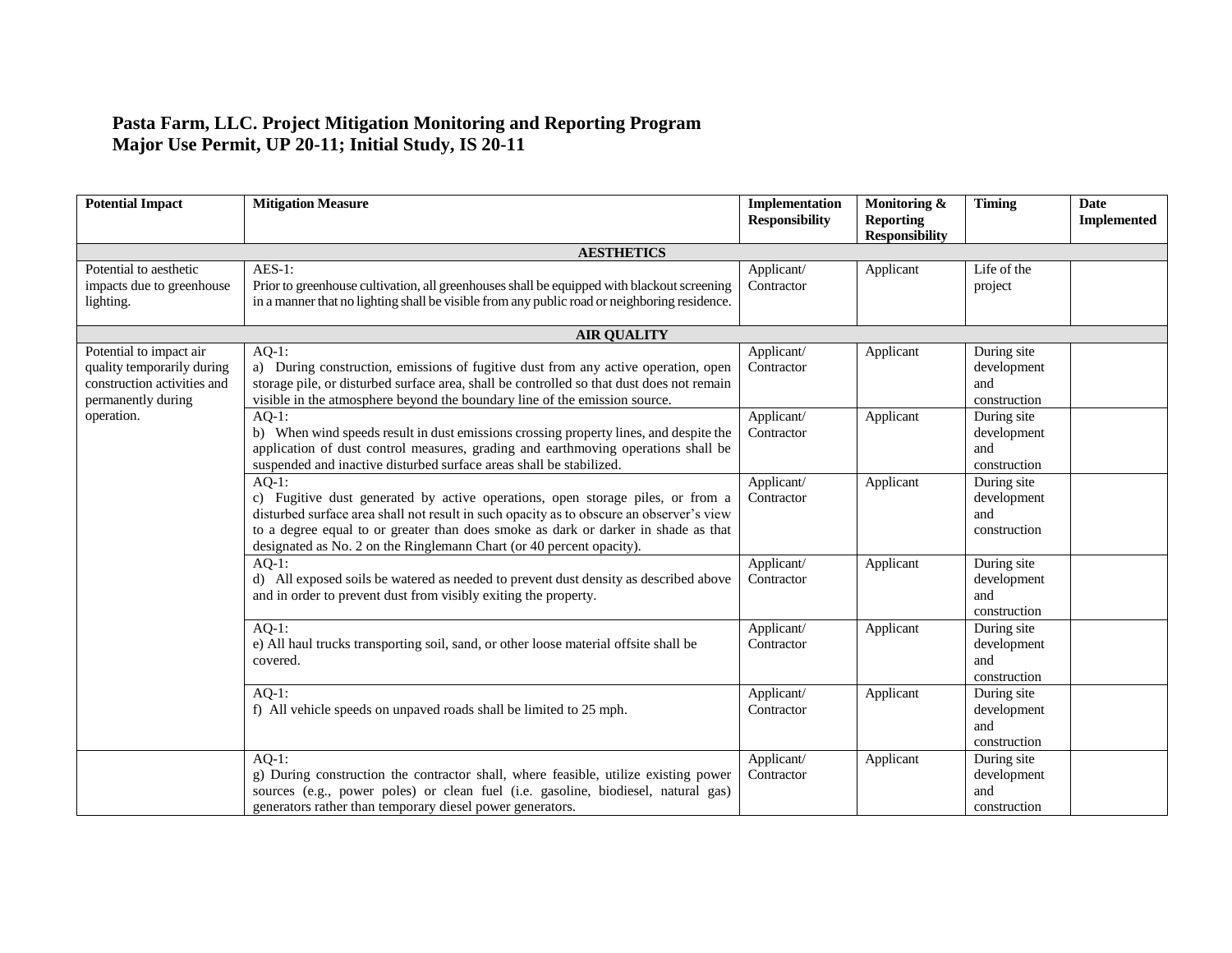| $AQ-1$ :<br>Applicant/<br>During site<br>Applicant                                                                                                      |  |
|---------------------------------------------------------------------------------------------------------------------------------------------------------|--|
| Contractor<br>development<br>h) Idling times shall be minimized either by shutting equipment off when not in use                                        |  |
|                                                                                                                                                         |  |
| or reducing the maximum idling time to 5 minutes (as required by the California<br>and                                                                  |  |
| airborne toxics control measure Title 13, Section 2485 of California Code of<br>construction                                                            |  |
| Regulations [CCR]). Clear signage shall be provided for construction workers at all                                                                     |  |
| access points. Signs shall be posted in the designated queuing areas of the construction                                                                |  |
|                                                                                                                                                         |  |
| site to remind off-road equipment operators that idling time is limited to a maximum                                                                    |  |
| of 5 minutes.                                                                                                                                           |  |
| $AQ-2$ :<br>Applicant<br>During site<br>Applicant/                                                                                                      |  |
| The applicant shall maintain records of all hazardous or toxic materials used, including<br>development<br>Contractor                                   |  |
| a Material Safety Data Sheet (MSDS) for all volatile organic compounds utilized,<br>and                                                                 |  |
|                                                                                                                                                         |  |
| including cleaning materials. Said information shall be made available upon request<br>construction                                                     |  |
| and/or the ability to provide the Lake County Air Quality Management District such                                                                      |  |
| information in order to complete an updated Air Toxic emission Inventory.                                                                               |  |
| <b>BIOLOGICAL RESOURCES</b>                                                                                                                             |  |
| BIO-1: Should work commence during the nesting season (February 1 through<br>Applicant/<br>Prior to and<br>Potential to impact nesting<br>Applicant     |  |
| August 31), a preconstruction nesting bird survey shall be conducted by a qualified<br>birds<br>Contractor<br>during site                               |  |
|                                                                                                                                                         |  |
| biologist no more than 48 hours prior to the start of ground disturbing activities.<br>development                                                      |  |
| Areas on and within 500 feet of construction shall be surveyed as possible for active<br>and                                                            |  |
| nests. Should an active nest be identified, a "disturbance-free" buffer shall be<br>construction                                                        |  |
| established by the qualified biologist based on the needs of the species identified and                                                                 |  |
| clearly marked by high-visibility material. The buffer shall remain in place until the                                                                  |  |
|                                                                                                                                                         |  |
| biologist determines that the nest is no longer active. Construction activities,                                                                        |  |
| including removal of trees, shall not occur within the buffer. Should construction                                                                      |  |
| cease for a period of five days or more, an additional pre-construction nesting bird                                                                    |  |
| survey shall be conducted.                                                                                                                              |  |
| CULTURAL RESOURCES/TRIBAL CULTURAL RESOURCES                                                                                                            |  |
| CR-1: Prior to the initiation of ground-disturbing activities, all construction<br>Disturb an archaeological<br>Applicant<br>Prior to site<br>Applicant |  |
|                                                                                                                                                         |  |
| personnel shall be trained in the protection of cultural resources, the recognition of<br>resource or human remains<br>development                      |  |
| buried cultural remains, and the notification procedures to be followed upon the<br>during construction<br>and                                          |  |
| discovery of archaeological materials, including Native American burials. The<br>activities.<br>construction                                            |  |
| training shall be presented by an archaeologist who meets the Secretary of Interior's                                                                   |  |
| Standards for Prehistoric and Historic Archaeology and by a Native American                                                                             |  |
|                                                                                                                                                         |  |
| representative and should include recognition of both prehistoric and historic                                                                          |  |
| resources. Personnel shall be instructed that unauthorized collection or disturbance                                                                    |  |
| of artifacts or other cultural materials is illegal, and that violators will be subject to                                                              |  |
| prosecution under the appropriate laws. Supervisors shall also be briefed on the                                                                        |  |
| consequences of intentional or inadvertent damage to cultural resources.                                                                                |  |
| CR-2: Prior to beginning of work, the applicant shall ensure that the boundaries of<br>Applicant<br>Applicant<br>Prior to site                          |  |
| the archaeological sites are clearly described and illustrated in the final design plans.<br>development                                                |  |
|                                                                                                                                                         |  |
|                                                                                                                                                         |  |
| Prior to the commencement of project construction, demolition, grading, preparation,<br>and                                                             |  |
| or other ground-disturbing activities, the applicant shall retain a qualified<br>construction                                                           |  |
| professional archaeologist to work with the construction contractor to place wooden                                                                     |  |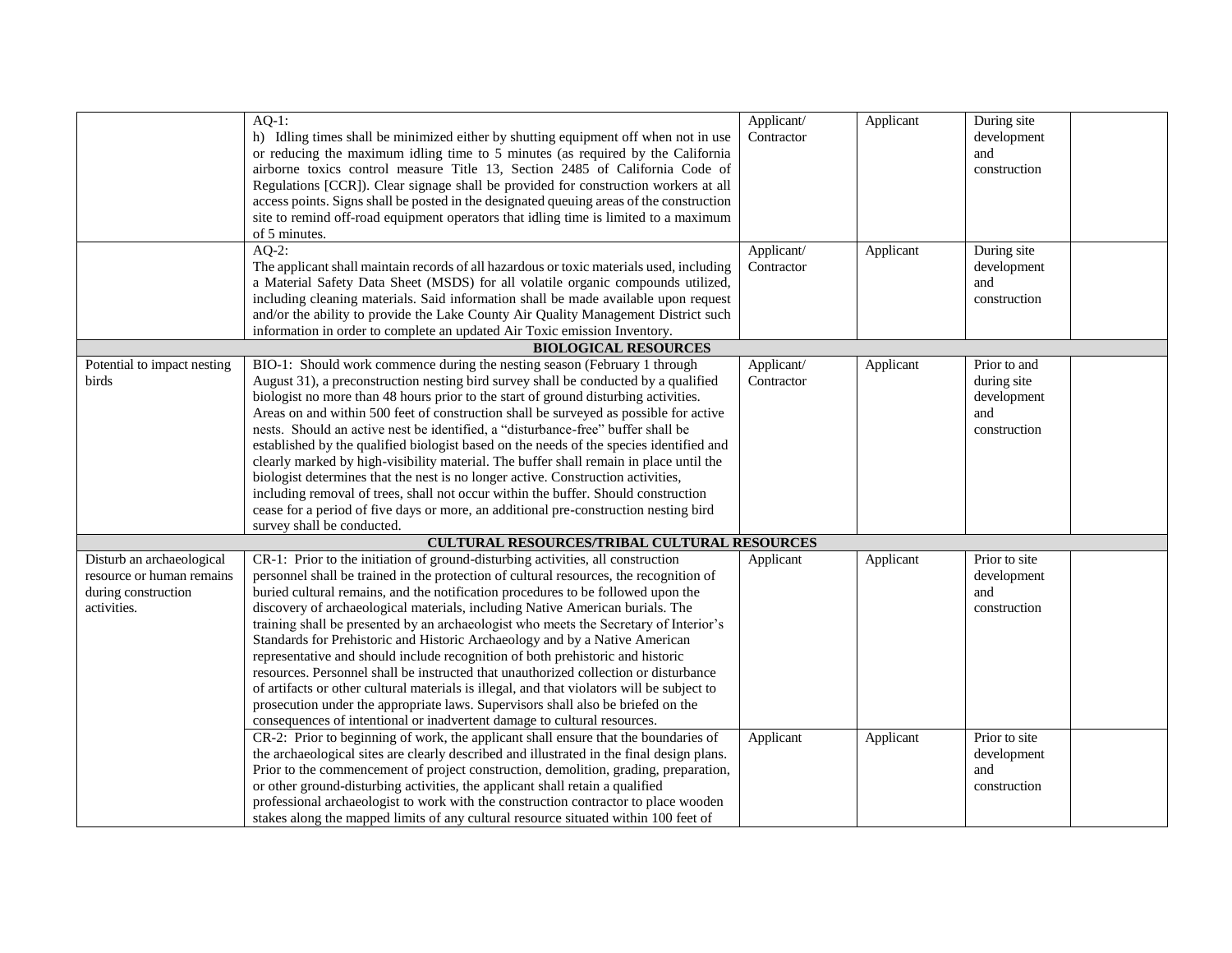| construction activities. Site personnel shall be directed to keep all equipment,          |            |            |                 |  |
|-------------------------------------------------------------------------------------------|------------|------------|-----------------|--|
| materials, and activities outside of the exclusion zones. The exclusion zone stakes       |            |            |                 |  |
| and flagging will remain in place for the duration of construction activities.            |            |            |                 |  |
| CR-3: No construction shall occur within exclusion zones without prior completion         | Applicant  | Applicant  | During          |  |
| of a Phase II archaeological testing and evaluation program designed to determine         |            |            | construction    |  |
| California Register of Historical Resources eligibility of the site; any follow-on data   |            |            |                 |  |
| recovery mitigation shall be completed prior to construction. All testing and             |            |            |                 |  |
| construction within the exclusion zones shall be monitored by a team minimally            |            |            |                 |  |
| comprised of a Native American monitor and a qualified professional archaeologist.        |            |            |                 |  |
| CR-4: Should any cultural resources be uncovered during ground-disturbing                 | Applicant/ | Applicant/ | During          |  |
| activities, all construction shall halt within 50 feet of the find. The project proponent | Contractor | Contractor | construction    |  |
| and lead agency shall be notified immediately, and a qualified professional               |            |            |                 |  |
| archaeologist shall be retained to assess the find, recommend and implement               |            |            |                 |  |
| mitigation measures, and prepare a report in accordance with current professional         |            |            |                 |  |
| standards. Native American consultation shall also be undertaken as part of this          |            |            |                 |  |
| mitigation measure.                                                                       |            |            |                 |  |
| CR-5: Should human remains be uncovered during ground-disturbing activities, all          | Applicant/ | Applicant/ | During          |  |
| construction shall halt within 50 feet of the find and the County Corner shall be         | Contractor | Contractor | construction    |  |
| notified immediately and compliance with Section 15064.5 (e) (1) of the CEQA              |            |            |                 |  |
| Guidelines and Health and Safety Code Section 7050.5 shall be required. If the            |            |            |                 |  |
| coroner determines that the remains are Native American, the coroner shall ask the        |            |            |                 |  |
| NAHC to identify a Most Likely Descendant, who will work with the construction            |            |            |                 |  |
| contractor, agency officials, and a qualified professional archaeologist to determine     |            |            |                 |  |
| an appropriate avoidance strategy or other treatment plan. Project-related ground         |            |            |                 |  |
| disturbance in the vicinity of the find shall not resume until the process detailed in    |            |            |                 |  |
| CEQA Guidelines Section 15064.5 (e) has been completed.                                   |            |            |                 |  |
| CR-6: The Cultural Resources Treatment and Monitoring Agreement (Attachment               | Applicant  | Applicant  | Life of Project |  |
| 7 of the Pasta Farms IS/MND) entered into between the Middletown Rancheria of             |            |            |                 |  |
| Pomo Indians of California and the Hidden Valley Lake Association shall be adhered        |            |            |                 |  |
| to in order to formalize procedures for the protection and treatment of Native            |            |            |                 |  |
| American cultural resources, as defined by the agreement.                                 |            |            |                 |  |
|                                                                                           |            |            |                 |  |
|                                                                                           |            |            |                 |  |
|                                                                                           |            |            |                 |  |
|                                                                                           |            |            |                 |  |
|                                                                                           |            |            |                 |  |
|                                                                                           |            |            |                 |  |
|                                                                                           |            |            |                 |  |
|                                                                                           |            |            |                 |  |
|                                                                                           |            |            |                 |  |
|                                                                                           |            |            |                 |  |
|                                                                                           |            |            |                 |  |
|                                                                                           |            |            |                 |  |
|                                                                                           |            |            |                 |  |
|                                                                                           |            |            |                 |  |